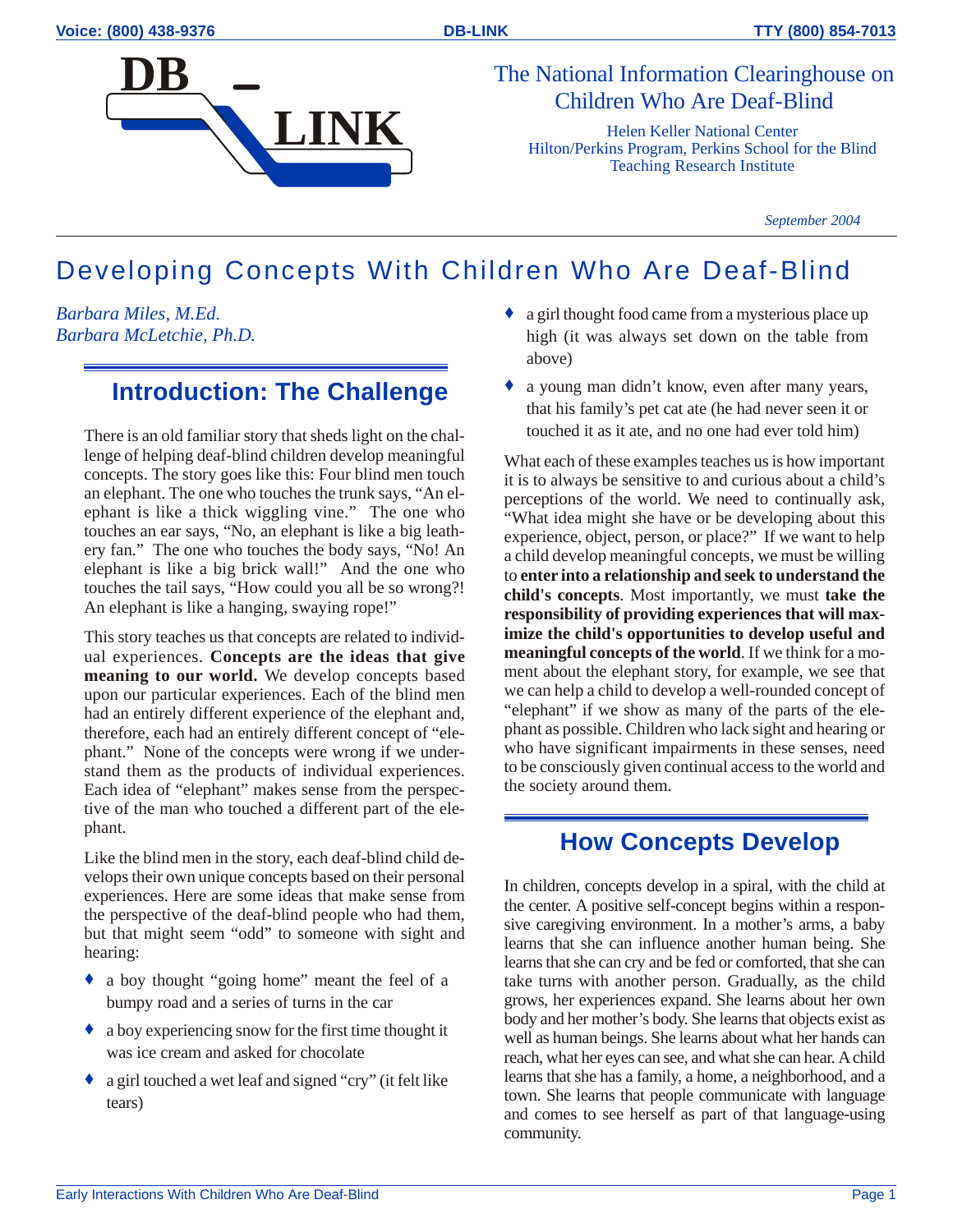Concepts build upon one another. The more ideas and memories that a child has about the way the world and relation ships work, the easier it is to develop further ideas. Once a child realizes, for example, that when he claps his hands, his father is likely to clap too, he begins to understand the concept of cause and effect. An understanding of one kind of cause and effect concept makes it easier to learn others. Having mastered the first concept, a child is more likely to understand another. Next, for example, he may learn that if he squeezes a particular toy it will make a sound. Turn-taking is another general type of concept that children come to understand through specific repeated experiences. Once a child can take turns with another child in a game, like rolling a ball back and forth, he is more likely to realize that he can take turns with words. Concepts build upon one another, just as skills build upon one another.

When relating to a child who is deaf-blind, it is important to distinguish between concepts and skills. Having certain skills does not mean that a child will necessarily understand related concepts. Carolyn Monaco, a consultant and educator in the field of deaf-blindness, uses an example of doing the laundry to illustrate this difference. A child who is

deaf-blind may be able to do laundry—put clothes in a machine, transfer them to the dryer, and fold them—without necessarily understanding the concepts of "clean" and "dirty" which are so central to this task.

Such learning happens quite naturally for a child who can see and hear well. Long before a typical child enters school, she has many ideas about the world around her and how it works. She knows that dirty clothes smell bad. Water comes from a tap. When you pull the plug, water goes down the drain. Switches turn lights on and off. People and things have names. People sometimes leave, but then they come back. Flushing a toilet is a great occurrence. Beds are for sleeping and sometimes jumping. Milk is kept in a carton in the refrigerator. The carton of milk came from a store and father paid money for it. The milk in the carton came from a cow. Plants grow in the spring. Winter is colder than summer. Animals have little babies and the babies grow up to be big animals.

When a child is deaf-blind, you cannot take any of these concepts for granted. Deaf-blind children must be consciously and continually provided with experiences that enable them to develop a gradually expanding view of the world.

Each experience that a child has contributes to concept development. Each experience "teaches" concepts in some way even if the people interacting with the child are not consciously teaching. Here are some typical experiences of deaf-blind children, along with some concepts that might be formed as a result of these experiences:

#### Repeated Experience

A child moves and some one responds by moving with her, by imitating her movements, or by taking turns.

A child touches a spoon, along with her mother, be fore eating. Her mother gestures with the spoon as if she were eating.

A person eats alongside a child and invites the child to see (through touch or vision) that she is eating.

A child with cortical visual impairment spends some time in a simplified visual environment with a plain background and single colored objects.

A child with cortical visual impairment spends time in an inappropriate environment, one with overly complex vi sual stimuli.

A child explores objects with his hands and eyes and a partner explores with him, touching alongside and pointing, looking, and smiling.

Possible Concept Being Developed

*My movements communicate. Taking turns and communicating is fun.* 

*When mother shows me a spoon, I am about to eat. Objects and gestures can communicate.* 

*Other peo ple eat and chew and drink. People enjoy eating together.* 

*It is in teresting and fun to look at things. I can get in for ma tion with my eyes*.

*It is too over whelm ing to look at things, so I will just close my eyes.*

It is fun to explore. Other people are interested in the *things I like. The world is fascinating. I want to keep ex plor ing*.

It may be useful to think of some of the repeated experiences of a deaf-blind child that you know and try to imagine the concepts likely to have developed as a result. This perspective may help you to create opportunities for experiences that will help the child develop accurate concepts about the world.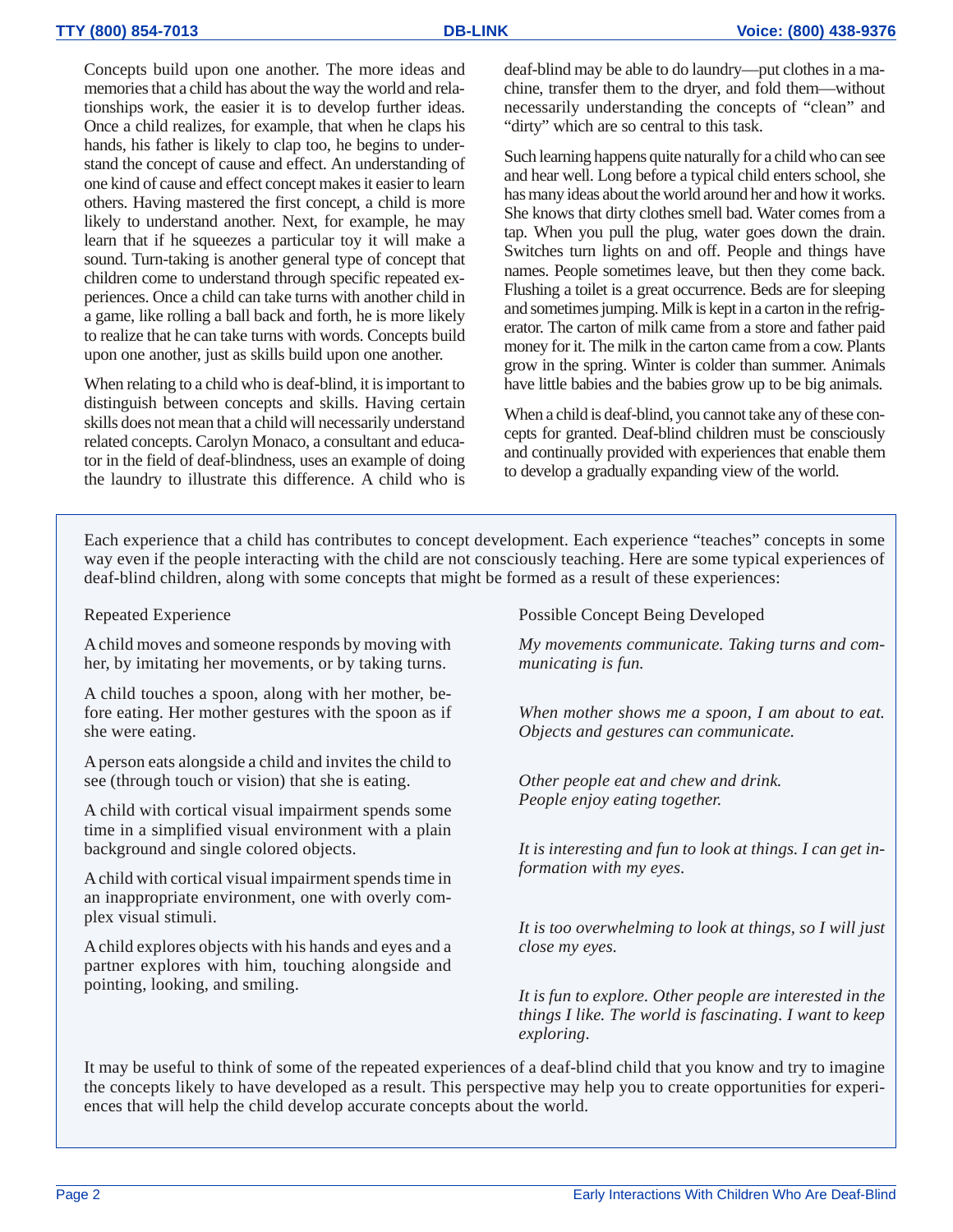### **The Importance Of Relationships**

All concepts begin with relationships. A deaf-blind child will have difficulty developing accurate ideas about the world unless she has at least one trusting, significant, meaningful relationship to serve as a center from which to explore the world in gradually widening circles. The process of developing concepts is a shared adventure between a child and the child's communication partners. It involves the co-creation of meaning. The child does not make meaning by herself; she and her communication partners make meaning together (Nafstad & Rodbroe, 1999).

Let us consider an example of how a trusting relationship can co-create meaning. Imagine that a father has developed a trusting relationship with his 4-year-old deaf-blind daughter Anna by spending time with her and sharing experiences, many involving movements that Anna enjoys. One day they go to the park, the father pushing Anna in her stroller. It is a fine spring day and for the first time her father takes the stroller to a short steep hill. After yelling "wheee!," he pushes the stroller down the hill (carefully holding on to keep her safe). Anna feels the quick downward movement, laughs, and raises her arms as the stroller descends. The father repeats the experience with her, over and over. Each time, Anna laughs and raises her arms. After the second or third time, her father pauses at the top of the hill and before he pushes her down he kneels by the stroller and lifts his own arms, inviting her to feel his arms as they go up, and he says "wheee!" again. They repeat this routine ten or twelve times.

That evening, at home, after Anna is ready for bed and they are sitting on the couch together, the father reminds her of their shared experience through gestures. He lifts his arms with the same excitement that Anna ex pressed when she rolled down the hill, and he says "wheee!" in the same tone of voice. Anna is sitting close to her father. She feels his arms rise and hears the tone of his voice. She laughs, confirming that she under stands. This gesture of lifting the arms with that particular excitement has a shared meaning for the two of them. They have created this meaning together. For them, the gesture means the rolling-down-the-hill-in-the-stroller-game. Anna's concepts about her ability to communicate and participate in the world have been greatly strengthened. Even though she may not think about it in words, Anna is likely to have the idea that "I can have fun with someone and communicate about it later." Without the trusting relationship, this shared meaning could not de velop.

One can imagine this experience being repeated with the story developing further as time goes on. On another occasion, after her enjoyment of the movement down the hill, Anna's father might show her a nearby bush. She might touch it, and he might share her interest by touching with her. They might flutter the leaves in a unique way with their fingers. They might bring home a leaf as a remembrance. That evening's conversation about the day's experience might then include the sound "whee!," the raised arm gesture, the mutual touching of the leaf, and the fluttering of the leaf with their fingers. A story is developing, to which they are both contributing. Concepts are growing, naturally and en joy ably.

# **Types Of Concepts**

There are a number of categories of concepts. An under standing of these will positively effect a child's life experience. These include:

- $\bullet$  how the world works (routines, what things are used for, cause-and-effect)
- $\bullet$  how the physical environment is arranged and how to navigate it (orientation and mobility)
- $\bullet$  where things come from (the natural world and its cycles and laws)
- $\bullet$  how things are sequenced (time, order of activities)

When a child is repeatedly involved in experiences that involve these things, concepts develop over time in a gradual way.

Equally important, and often overlooked, is the development of positive **self-concepts** and **social concepts**. If asked, "What are the most important concepts for children to learn?," anyone who has had the good fortune to know a number of children who are deaf-blind is likely to answer by stressing the importance of self concepts and social concepts. All children who grow up with positive self-concepts, whether they are deaf-blind or not, enjoy a better quality of life as **adults**. They view themselves as competent communicators in whatever communication modes they are able to use—verbal or non-verbal. They see themselves as part of a social group that accepts them for who they are. They are curious about the world around them, each in his or her unique way. The following are social and self concepts that are particularly important:

- $\bullet$  I can communicate my needs.
- $\bullet$  I have unique ideas about the world.
- $\bullet$  Communication is about taking turns and sharing interests.
- I have feelings and I can share my feelings.
- $\bullet$  I belong to a family or group.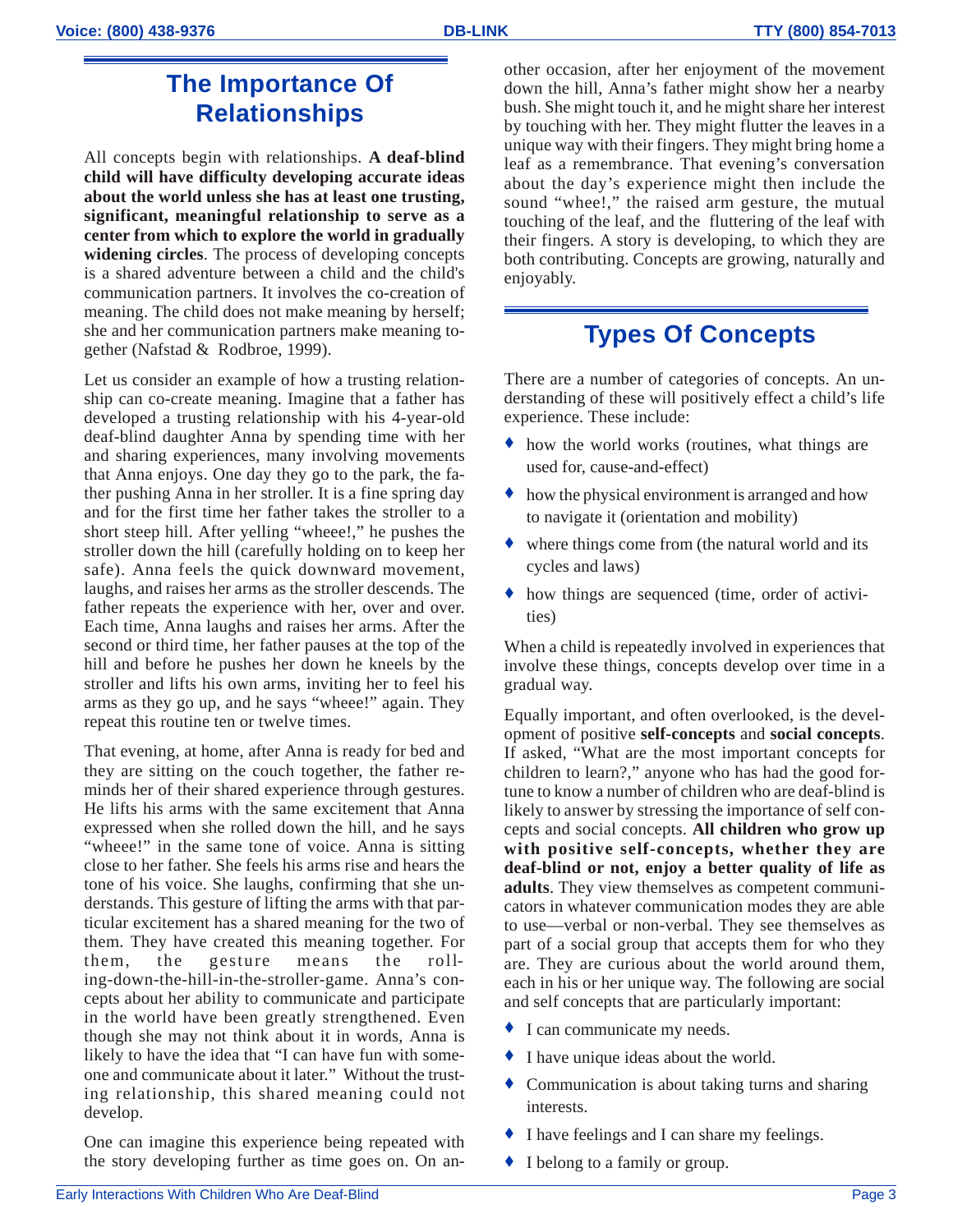- $\bullet$  I belong to a community.
- $\bullet$  I know how to interact with people in the community in enjoyable ways.
- $\bullet$  I can contribute to my community.
- $\bullet$  The world is interesting, and I can explore and learn, both by myself and with others.

We cannot teach these concepts through discrete lessons, but we can **offer children experiences to help them develop these concepts**, experiences that will enable them to make sense of the world and respect themselves as valuable members of the world.

# **Attitudes, Environments, And Techniques That Promote Concept Development**

It is important to cultivate attitudes, environments, and techniques that enable deaf-blind children to learn concepts all day long—from the time they wake up in the morning until they go to bed at night. It is essential that they have many opportunities every day to make up for what they miss due to limited or distorted sight and hearing. More formal lessons that teach specific concepts and associated vocabulary are also necessary, but these lessons must always be taught within an environment that naturally, moment-to-moment, cultivates the development of positive social and self-concepts and gives deaf-blind children access to their surrounding en vironments.

You can promote concept development through communication and conversation, by helping a child access the world around him, and by enhancing his participation in activities and the routines of every day life. Below are some suggestions that describe how to do this.

#### Communication and Conversation

Be a skilled, caring conversation partner. Taking turns in meaning ful ways and sharing interests and feelings are the basic elements of conversational interaction and relationships. Children who are deaf-blind need available conversation partners who understand this. A skilled partner will interact with a child using his own language, which is often a language of movement and touch. She will reflect the child's feelings and communication efforts so that he knows he has been "heard" and that his natural responses to the world have been understood. Remember the example of Anna and her father. They were conversing meaningfully. Countless meaning ful conversations are the foundation for all concept development (Miles & Riggio, 1999).

**During conversations, use opportunities that arise** to establish mutual attention. Once you and a child are focused on the same thing—a feeling, a movement, an object, a person, or an activity—you can begin to help her explore and expand her focus of attention, and thus, her concepts. Pointing is typically used to establish mutual attention with children who can see normally. Often, with children who are deaf-blind, mutual attention needs to be first established through touch. This is likely to be true even if a child has some usable vision, because residual vision may not initially be a reliable channel of information.

Sharing a feeling, a movement, a sound, a rhythm, or an activity will let the child know that you share his interest. When exploring or touching an object, put your hand alongside his or gently under his last two fingers (not on top of his hand). This allows you to explore with him rather than force or direct his movements. (See Talking the Language of the Hands for ideas about interacting with the hands of a child who is deaf-blind, Miles, 1999). Shared interest, achieved over and over with a child, becomes a basis for concept and language development.

Sounds and rhythms can become the objects of shared interest if you are alert to natural opportunities to join with a child's own rhythms or imitate his sounds. You can tap the rhythms of environmental sounds gently on his knee or back as a way to let him know that you hear what he hears. Often, sharing rhythms is a good way to share feelings. When a child feels confirmed in his feelings, he will develop a stronger self-concept.

Use language to talk about a concept at the moment you think the child has that concept on his mind. Language can help to expand concepts greatly. If you are interacting with a child and you can tell that he has an idea or is thinking about an action, that is the time to use a word—in a mode that is appropriate for the child—to express a related concept. Sign and/or say "jump" when you know he is likely to be enjoying that action. Sign and/or say "cat" when you and he have just touched the cat together. Sign and/or say "happy" when the child is obviously happy, and invite him to touch your smile, as well as his own. Do this with other feel ings, too — give him the language to name his own feelings of sadness, boredom, frustration, and others, at the moments when he is feeling those feelings. Both the timing and the use of accurate vocabulary are crucial. Begin with simple language and use words you think the child himself would say if he could talk (Miles & Riggio, 1999).

**Encourage anticipation and memory by gesturing,** signing, and talking about things you have experienced together. Use memory boxes and memory books as concrete references to help facilitate con**versations about shared experiences.** Memory and concept development are inseparable, so it is very important to cultivate the child's memory through natural conversations that refer to shared experiences. The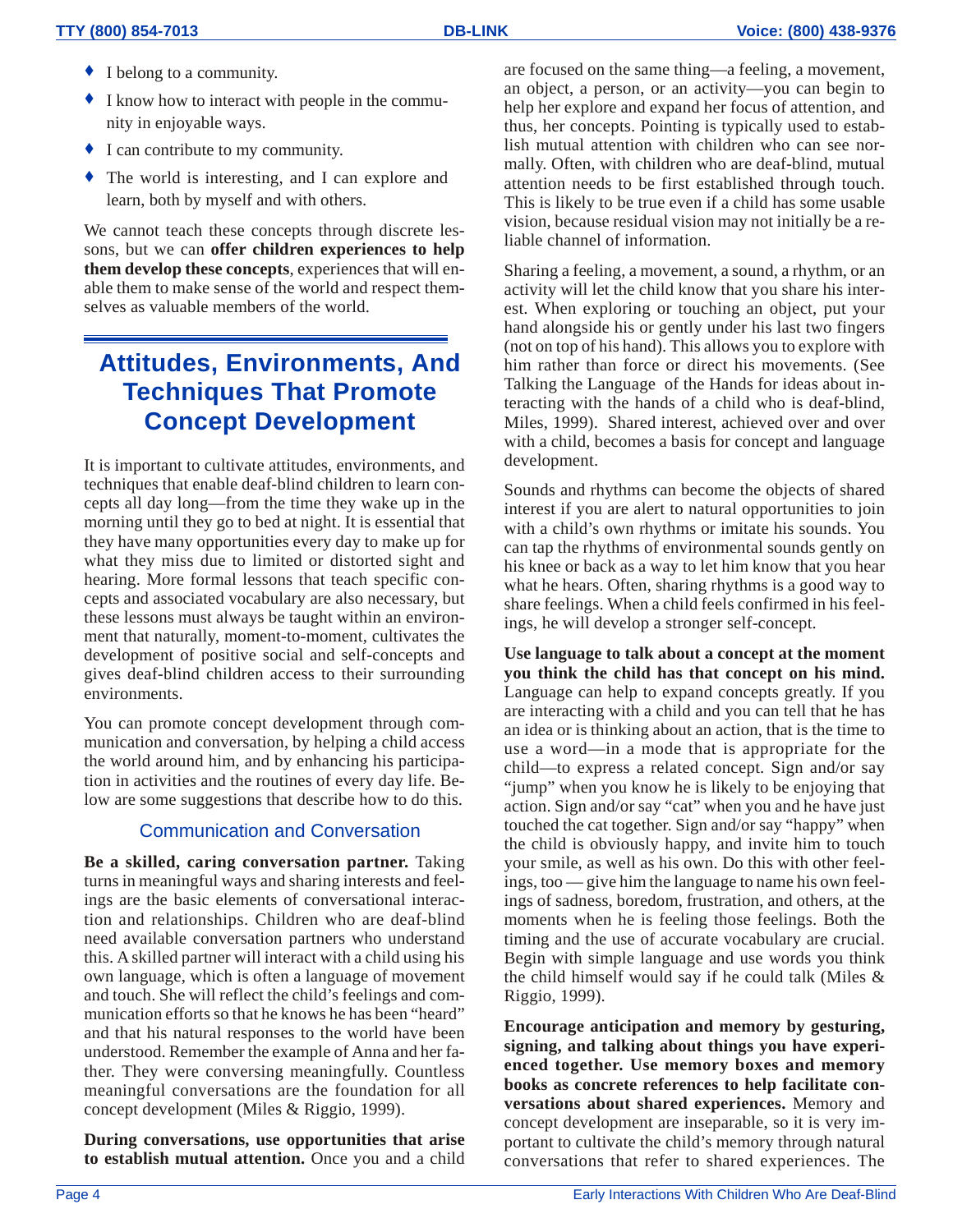story about Anna and her father in which an emotionally significant gesture was used to capture the memory of an experience is a good example. Other possibilities for sharing memories with a child include the use of objects or pictures associated with special shared activities or making a memory box or memory book together. A trip to a park might be remembered by a leaf. A meal at a restaurant, by a straw. A trip to the zoo by pictures of the animals the child liked best. The key is to notice what the child finds interesting in a given situation (a gesture, an object, a texture, an image) and use her interest as a guide to what will be memorable. Having the concrete object as a reference can enable children and conversation partners to "talk" about shared experiences out of context. In addition, things remembered together can be referred to before the experience is repeated, as a way of building anticipation.

Become curious about the child's concepts and the stories he has to tell. Every child has stories to tell and his communication efforts whether verbal or non-verbal are often his best attempts to tell these stories. Because deaf-blind children need so much help in the world, conversation partners typically interpret a child's attempts at communication as expressions of needs or requests for help, rather than attempts to tell stories or make statements. If a child signs "mother," for example, he might not be asking for his mother, but rather wishing to tell a story about an experience with his mother (Nafstad & Rodbroe, 1999). One can imagine that Anna might move her arms up and laugh the next day in school as an attempt to tell her teacher about the experience with her father in the park. A sensitive teacher, although she might not understand the story, would confirm Anna's enthusiasm by repeating her movement with the same energy and smiling and nodding while inviting Anna to feel her gesture. The teacher might later ask Anna's parents whether this gesture had any particular meaning for Anna and learn the story of the ride down the hill in the park. Then the teacher would truly be able to converse with Anna about this experience that was so meaningful for her (Kristensen & Larsen, 2004). By regarding a child's movements and vocalizations as attempts to tell stories and by responding respectfully, you encourage her to express herself further. You co-create meaning and greatly aid her concept development. And you will learn fascinating things about her experience of the world.

#### Access to the World

**Invite the child to have access to what is going on around him.** At very young ages, providing a connection to the world might involve carrying a child who is deaf-blind on your body in a sling or a backpack so that he can experience the rhythm of walking, environmental smells, tactile experiences, and sounds. Later it might involve moving him in a stroller or wheel chair, or inviting him to sit nearby or walk along with you as you

do every day tasks. It might be as simple as letting him sit in the kitchen as you prepare dinner or nearby as you talk with others. You can invite him to touch people, things, and you during your activities. Do this by putting your hand gently **under** his hand and moving your hand toward what you want to show him. If you do this repeatedly, and leave him free to choose whether or not he wants to touch, he is very likely to become more curious about the world. If you are careful to avoid forcing him to touch things by manipulating his hands, then defensive withdrawal reactions are not likely to develop.

Access to the environment can often best be facilitated by be ing alert to what the child is missing due to a lack of sensory information. Seek to supply as much missing information as possible by interpreting the world in whatever way works for each individual child. When a child can benefit from a sign-language interpreter, the interpreter should be trained in the specific aspects of interpretation for people with vision limitations. This will include interpreting visual information and other signed conversations, as well as supplying additional incidental information (Smith, 1994).

**Demon strate actions that you want the child to do before you ask him to do them.** Children who can see and hear learn and are motivated to do things by seeing those around them model all types of actions and activities. A child learns to tie his shoes, for example, because he sees his big brother or father tie shoes. When a child is unable to see actions being performed, he has no concept of what is possible. Models must be provided in a thought ful way. Using the hand-under-hand invitation de scribed above, let the child feel as you do things or in vite him to observe you closely if he has usable vision.

**Make experiences tactual and close-up.** Many concepts are learned first with reference to the child's own body and involve touch. "Big" and "little" can be learned by comparing adult hands and feet with a child's. "On" and "off" can be learned by getting on and off a swing. A building may be understood as "tall" because it takes a long time to climb the stairs. In order for objects to be meaningful, most children who are deaf-blind need to actually touch and explore them. They need to be given opportunities to feel animals, walk around rooms, reach up into trees, and roll down hills. As a child becomes more curious about the world, materials should be adapted so that they convey information tactually as well as visually. Aspects of visual information (type face, size, lighting, color, etc.) should be adapted so that they are appropriate for a child's particular visual abilities.

**Pro vide in ter est ing ma te ri als that en cour age ex plo ration.** Concepts broaden and develop through curiosity. Be alert for materials that excite a child's curiosity and stimulate further exploration. Watch carefully as he interacts with objects and seek to understand the source of his interest. Does he like a particular color, texture,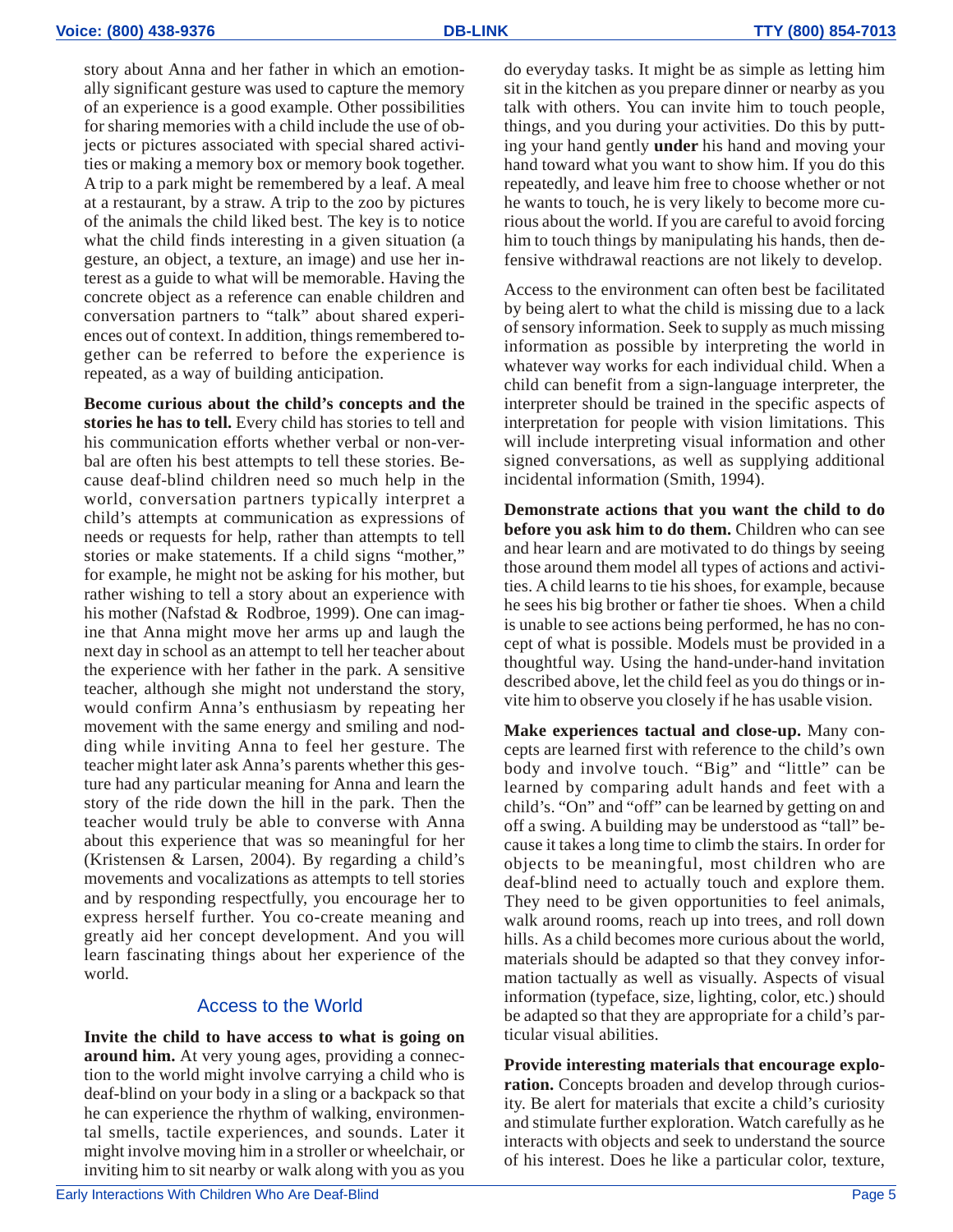sound, or movement? This information will help you select other objects with similar qualities that are progressively more challenging.

**Document your observations of a child's under**standing of concepts and his ways of expressing himself so that this knowledge can be shared with **others.** Careful observation of the ways that a child interacts provides a key to understanding how he thinks. Videotaping is a particularly valuable tool for documenting the interactions of children who have little or no formal language and communicate using body language as a main form of expression. Videotapes of a child interacting, communicating, and participating in activities provide valuable images and information for people who are just beginning to get to know a child and are often more conducive to fostering an understanding of concept development in children than are reports or simple lists of skills. They help others become familiar with a child's unique ways of thinking and interacting and stimulate curiosity about the stories that the child has to tell.

#### Activities and Routines

Include the child in the whole process of activities. Rather than having things "magically" appear or disappear (as it may seem to a deaf-blind child when objects or people suddenly come or go), invite her to come with you as you get things. Let her accompany you as you get food from the refrigerator or materials for a project from a cabinet. Show her as you put your coat on to get ready to leave. Let her feel as you bend over to pick up something she has dropped. Including a child in the full process of activities will likely mean that she participates in fewer activities throughout the course of a day, but each one will be more meaningful and full of learning.

Use the child's own interests as a basis for concept development. The advantage of choosing activities that you know are of interest to a child is that you will al ready have his attention when you begin. A child's interest in lights, for example, can be used to further concept development about how things work. Explore the parts of a flash light with him, alternating in taking it apart and putting it back together again, over and over. If he likes rough textures, find a variety of toys with these textures for him to play with. Share his enjoyment by touching and playing with the toys together (Miles  $\&$ Riggio, 1999).

Use family and school routines as natural opportunities for learning. Mary Morse, a consultant for deaf-blind children, likes to use the word "ceremony" to describe the way she involves a child in routines. A simple activity like preparing a snack can become an en joy able ceremony with ritualized steps: going to the cabinet; opening the door together in a particular way; getting crackers, peanut butter, and a knife, one item at a time; closing the door (listening for the sound); carrying the items to a place at the table (perhaps on a lap, if the child is in a wheel chair); and placing each item carefully on the table and hearing the sound it makes. Each step is enjoyed together—deliberately, playfully, ceremonially—and is an opportunity for learning concepts and skills. Concepts of place, sequence, time, cause-and-effect, turn-taking, language, social conventions, and actions can all be learned during repeated routines. Daily, weekly, and seasonal routines such as baths, meals, swimming lessons, family rituals, holidays, and birth days, provide wonder ful opportunities for developing concepts.

Use pictures, especially drawings, to enhance concepts with children who have usable vision. Drawings that are closely related to objects, actions, or people that you and a child have experienced together have vast potential to expand concepts. With the child present, put an object that he likes on a piece of paper and draw around it, letting him feel your arm as you draw. It will help if you do this in a playful way. Performing this activity over and over may become meaning ful for him. After awhile, he might want to help you draw. As he becomes curious about the pictures, a whole new world of possibilities will open for him. You can draw pictures of things you have experienced together or he may learn to draw on his own to express concepts. You can also look at accessible books and pictures together. Remember, pictures may be visual or tactual.

**Use play to develop concepts.** Play is a way to experiment and to express ideas. Many children who are deaf-blind need encouragement to play, especially to use dolls, dollhouses, cars, and other symbolic toys. Good conversational interaction is playful. When a child is comfortable with genuine turn-taking interactions and mutual attention, large dolls can be included in conversations in a play ful way and the child can learn to expand his ideas about people and feelings by acting out scenarios with dolls. Dolls, once understood as symbolic, can be substitutes for pictures for children with no vision. They provide ways of talking about situations before or after they have occurred. The use of dolls and symbolic toys or pictures can be a means of "discussing" many concepts with children who have not yet developed a significant amount of vocabulary.

## **Conclusion**

The development of concepts is a shared adventure, one in which you and a child who is deaf-blind can learn from each other and explore the world together. Concepts are dynamic and continually developing. This is true for everyone, regardless of whether or not we can see and hear. You may never have thought about the rope-like quality of an elephant's tail, about the way that rain is like tears, about the unique texture of a wall and how it feels like a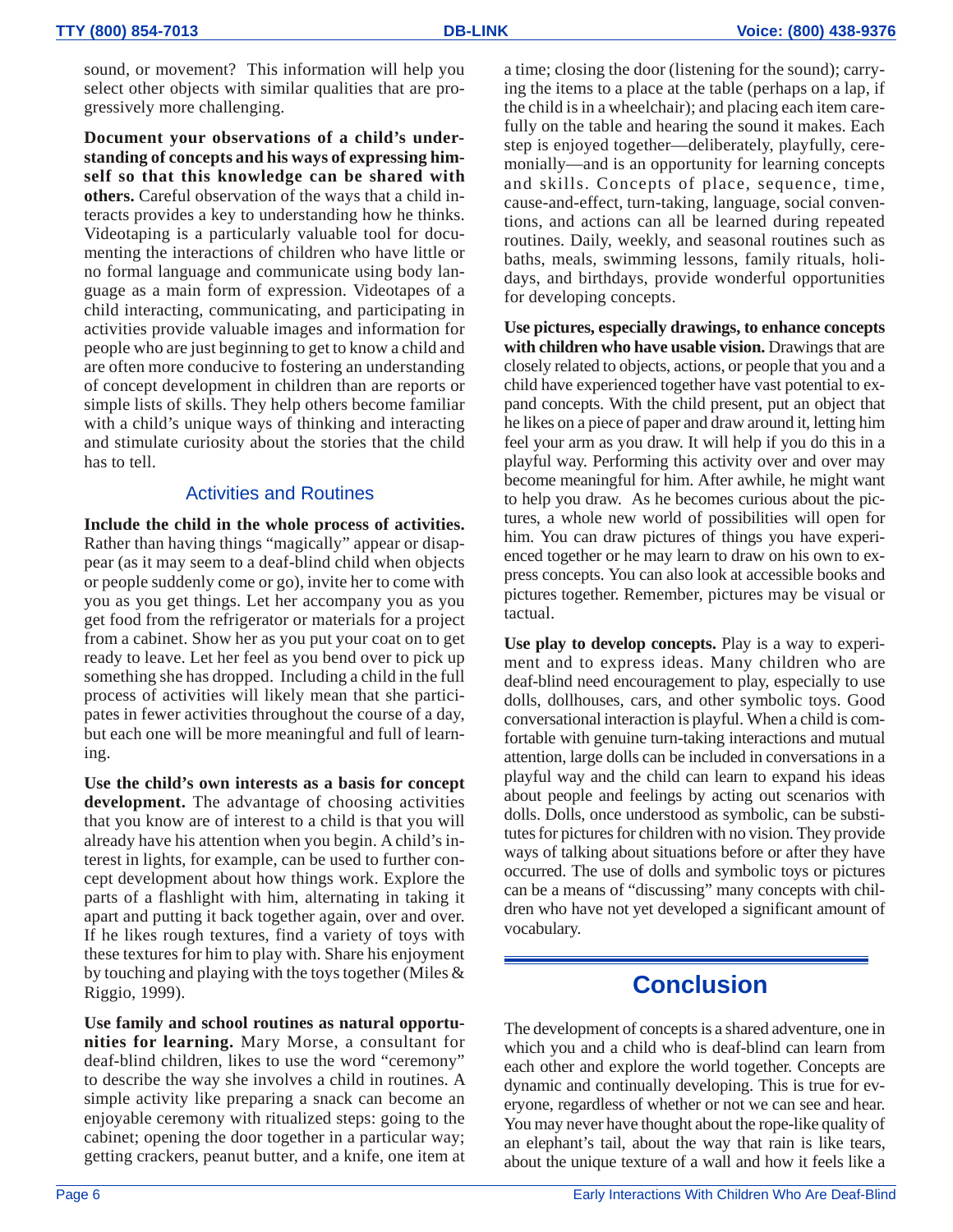stone that is near the back porch, or about how the wind feels on your face. A deaf-blind child can show you new concepts like these and new ways of experiencing the world. You can help her understand that she can be a real participant in an enjoyable social world. You can show her that other people use their body language or sign language to communicate. You can tell her that you like cherries and the feel of the dog next door and playing a hand drum. You can show her that the toy elephant also has big floppy ears and a snaky trunk. It is through shared experiences that concepts grow. It is together that we learn more and more about each other and about the world around us.

### **References**

Kristensen, E. and Larsen, J. (2003). *Mutual commu ni ca tion be tween an adult with con gen i tal deafblindness (with physical and mental disabilities) and his part ners***. Pre senta tion at the 13th DBI World** Conference on Deafblindness, Toronto, Canada, Au**gust 4 - August 9, 2003.** Illustrates the use of mobility training with a deaf-blind adult who has no expressive language to create a foundation for communication and to develop and use shared concepts.

**Miles, Barbara (Ed.) ; Riggio, Marianne (Ed.) (1999).** *Re mark able con ver sa tions : guide to de vel op ing mean ing ful com mu ni ca tion with chil dren and young adults who are deafblind***. Watertown, MA:** Perkins School for the Blind. A practical guide for teachers, family members and others who play a critical, direct role in the lives of children who are deafblind. Good communication is emphasized and illustrated with stories that are based on positive, real experiences.

**Miles, Barbara, M.Ed.** (rev. 2003) *Talking the language of the hands to the hands : the importance of hands for the per son who is deafblind***. Monmouth, OR: DB-LINK Publication.** It is important to understand what role the hands play in typical development, and in the development of children who are blind and children who are deaf. This publication will help educators, parents, and friends interact as skill fully as possible to facilitate the development of the hands of the person who is deafblind. Available in Spanish and in German. Avail able on line at: www.dblink.org/lib/hands.htm

Nafstad, Anne; Rodbroe, Inger. (1999). *Co-creating communication : perspectives on diagnostic education for in di vid u als who are con gen i tally deafblind and in di vid u als whose im pair ments may have sim i lar ef fect***s. Dronninglund, Den mark: Forlaget Nord-Press.** Describes optimal conditions for the co-creation of communication with congenitally deafblind individuals. Suggestion is to empower communication by way of interpersonal co-creative relation ships rather than by training people to perform normalized skills.

Smith, Theresa B. (1994). *Guidelines: practical tips for working and socializing with deaf-blind people.* **Maryland: Sign Media, Inc.** This book is primarily a practical guide based on experience and observation. It is intended for people who know Sign Language, who are already experienced in "deafness" and in interacting with Deaf people, and who want to know more about "deaf-blindness" and interpreting for Deaf-Blind people.

#### **For questions about the availability of these or additional resources related to concept development, contact DB-LINK.**